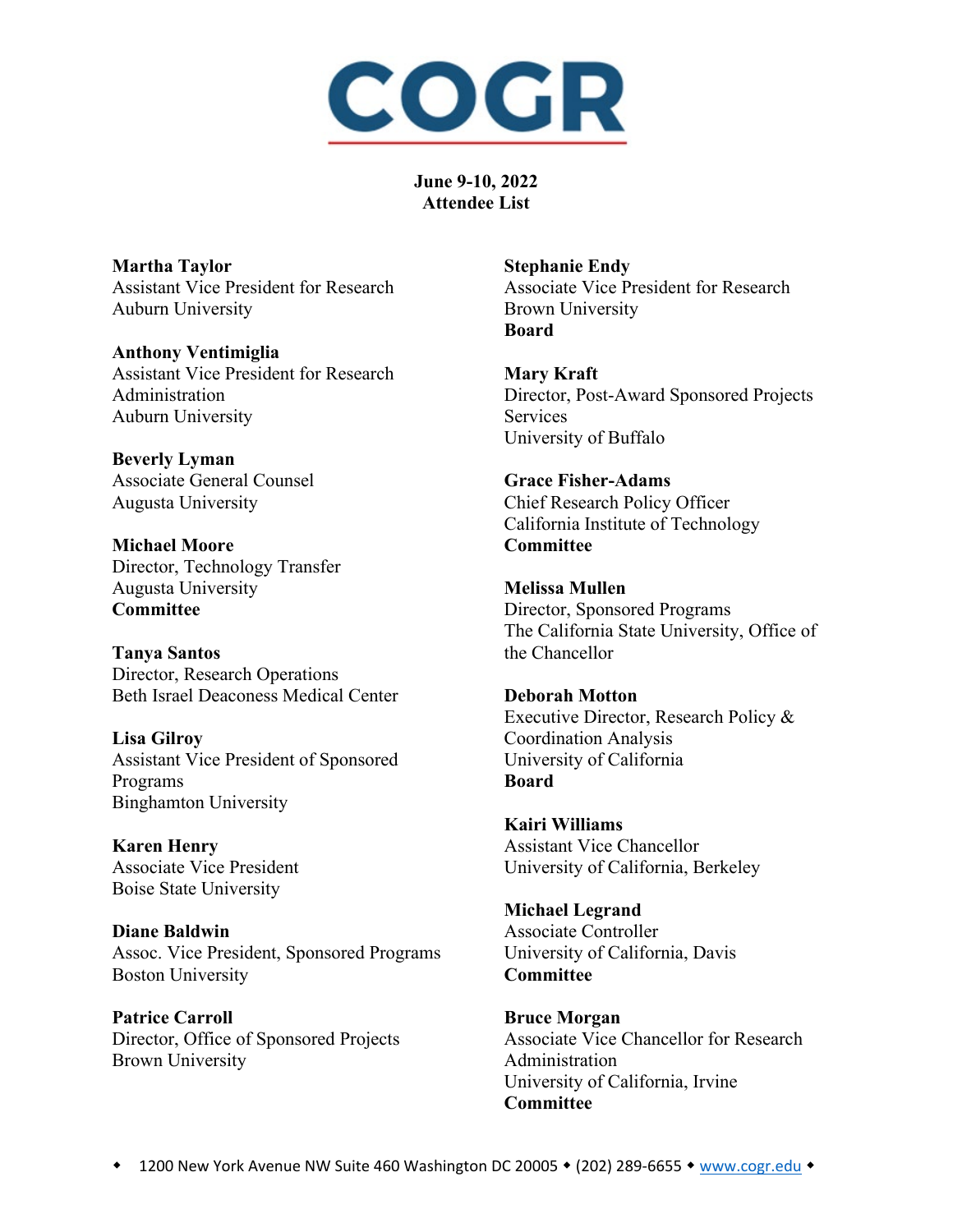

**Nancy Lewis** Executive Director, Sponsored Projects University of California, Irvine

**Marcia Smith** Associate Vice Chancellor, Research Administration University of California, Los Angeles **Committee**

**Rodolfo Torres** Vice Chancellor for Research & Eco. Development Univeristy of California, Riverside

**Rachel Cook** Sr Grant Analyst-Supv University of California, San Diego

**Mike Kusiak** Director, Office of Contract & Grant Administration University of California, San Diego

**Andrea Lupu** Asst. Director, Office of Contract & Grant Admin University of California, San Diego

**Erika Wilson** Senior Director University of California, San Diego

**Ellyn McCaffrey** Assistant Controller - Contracts and Grants University of California, San Francisco

**Brian Smith** Chief Ethics & Compliance Officer University of California, San Francisco **Committee**

**Mary Catherine Gaisbauer** Business & Integration Manager University of California, San Francisco

**Darryl Lim** Director of Costing Policy University of California, San Francisco

**Heather Bragg** Executive Director, ORIC Carnegie Mellon University

**Teri McCort** Manager, Sponsored Research Accounting Carnegie Mellon University

**Tracy Wilson-Holden** Assistant Vice President, Research Integrity Case Western Reserve University

**Christi Keene** Senior Director, Research Finance University of Chicago

**Jennifer Ponting** Associate Vice President for Research Administration University of Chicago **Board**

**Aretha Abrams** Assistant Director, Business Affairs, SRS **Contract** University of Cincinnati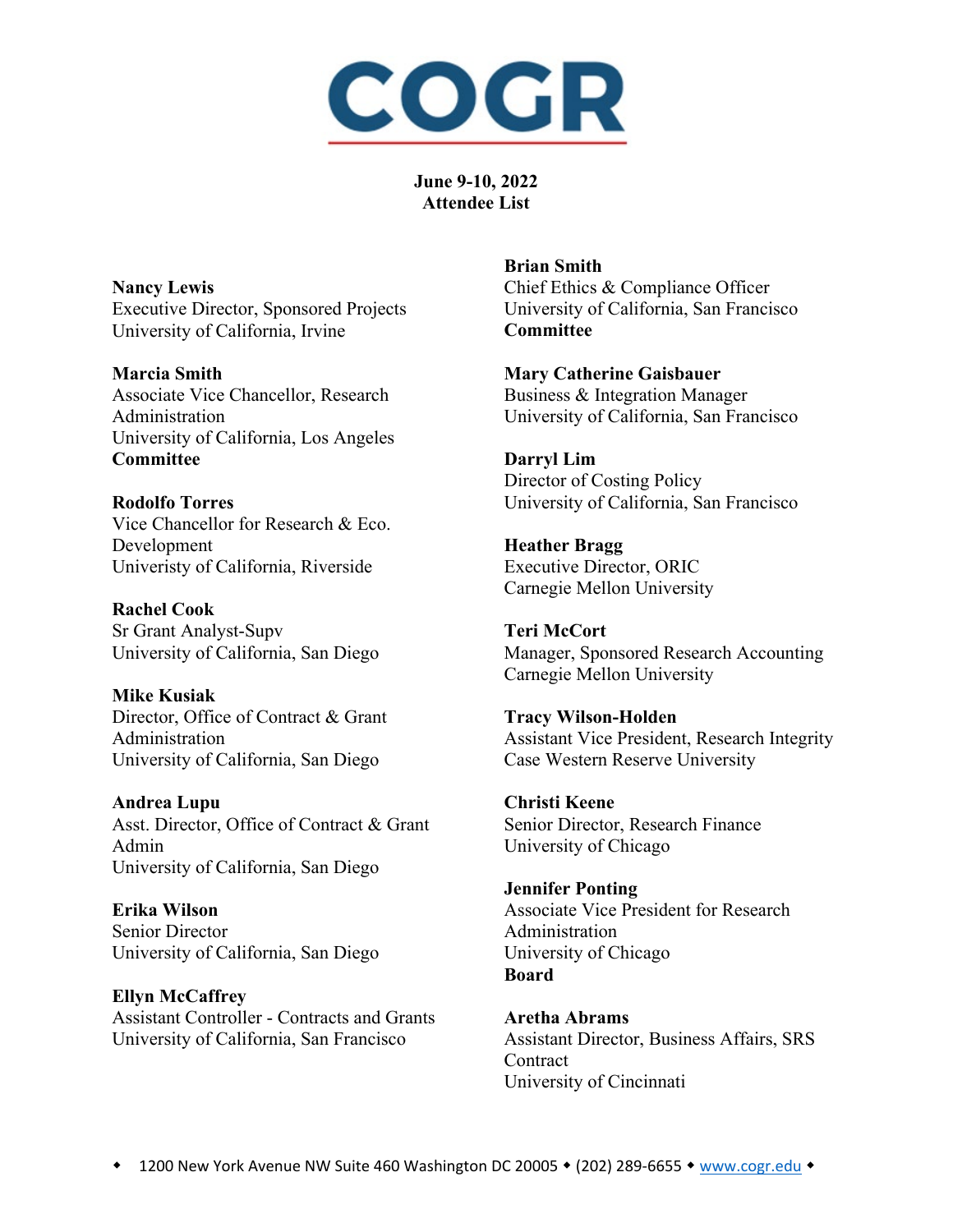

**Carol Ann Taylor** Senior COI Analyst University of Cincinnati

**Anjenette Kirk** Senior Specialist - COI Cincinnati Children's Medical Center

**Frosina Al Zgoul** Manager, Office of Sponsored Research City of Hope

**Brian Farmer** Executive Director Cleveland Clinic

**Jim Luther** COGR Board Alumni

**Cathy Snyder** COGR Board Alumni

**Walter Goldschmidts** Vice President and Executive Director Sponsored Programs Cold Spring Harbor Laboratory **Board**

**Gary Henry** Assistant Vice Chancellor for Research University of Colorado

**Naomi Schrag** Vice President, Research Compliance, Training and Policy Columbia University **Board**

**Renotta Young** Deputy Controller Columbia University **Committee**

**Michael Glasgow** Associate Vice President Research University of Connecticut

**Jeffrey Silber** Senior Director, Sponsored Financial Services Cornell University **Board**

**Robert Edamala** Chief Information Security Officer Cornell University

**Jamie Lynn Sprague** Team Lead/Sr. Grant & Contract Officer Cornell University

**Jill Mortali Director** Dartmouth College

**Maria Palazuelos** Director of Research Compliance University of Delaware

**Gerald Mauck** Executive Director-Research Administration University of Denver **Board**

**Monet Harbison** Assoc Director, Research Compliance Drexel University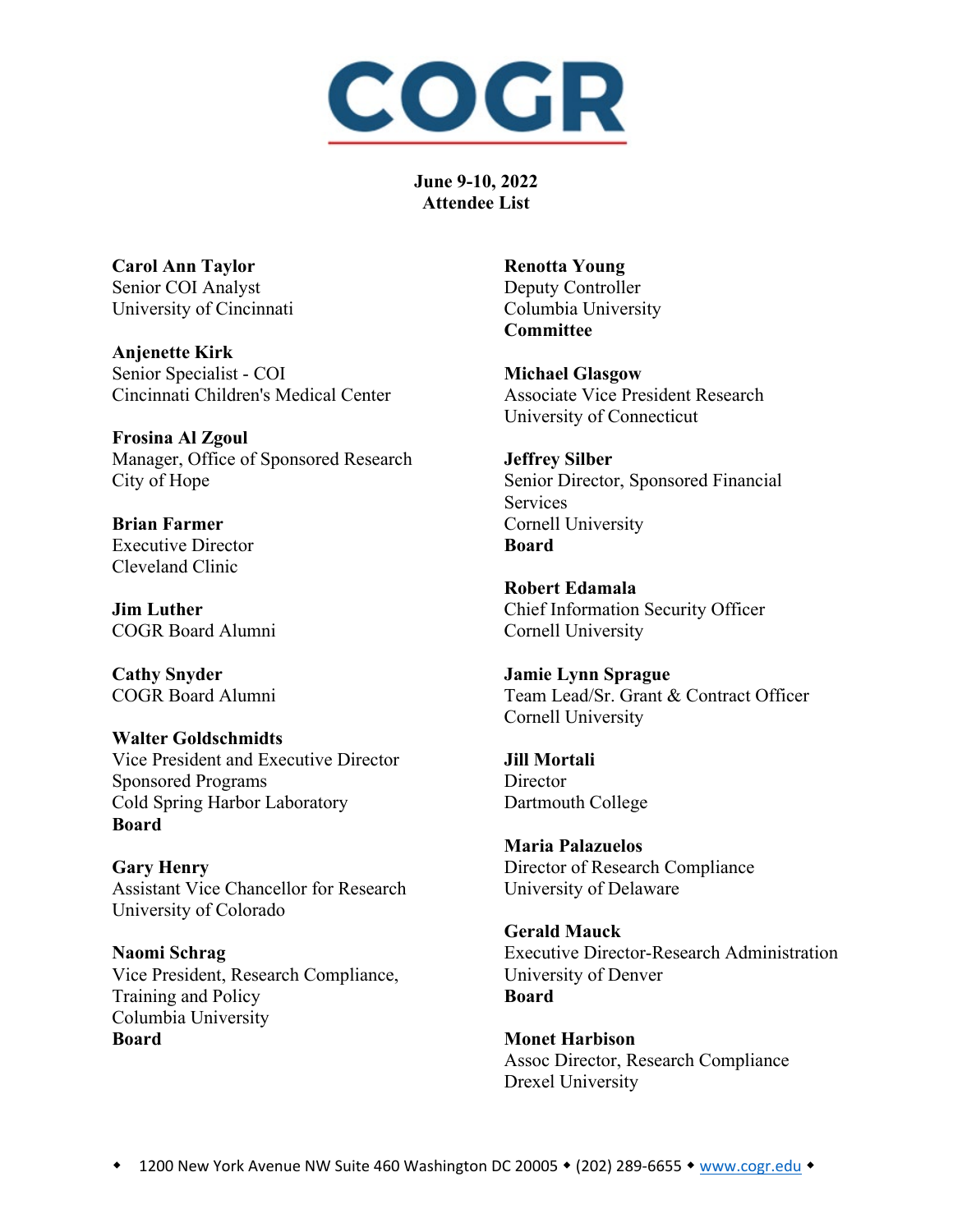

**Nate Martinez-Wayman** Senior Director, Post Award Administration Duke University **Committee**

**Lindsey Spangler** Assistant Dean for Research Facilitation Duke University

**Geeta Swamy** Associate Vice President for Research Duke University **Committee**

**Stephanie Gray** Assistant Vice President University of Florida **Committee**

**David Norton** Vice President for Research University of Florida **Board Chair**

**Tonja Moore** Associate VP of Research Florida International University

**Kerry Peluso** Associate Vice President for Research Florida State University

**Gerianne Sands** Deputy General Counsel Fred Hutchinson Cancer Research Center

## **Sophia Herbert-Peterson**

Director of Corporate and International Contracting Georgia Institute of Technology **Board**

**Cynthia Hope** Interim Vice President of Research Administration

Georgia Institute of Technology **Committee**

**Sylvia Ezekilova** Assistant Vice Provost, Sponsored Projects The George Washington University

**Sheila Garrity** Associate Vice President, Research Integrity The George Washington University

**Leah Kaba** Compliance and Audit Manager The George Washington University

**Hiromi Sanders** Director, Research Integrity and Compliance The George Washington University

**Alma Starks** Assistant Director, Post-Award Management The George Washington University

**Jill Tincher** Executive Director Sponsored Projects Admin University of Georgia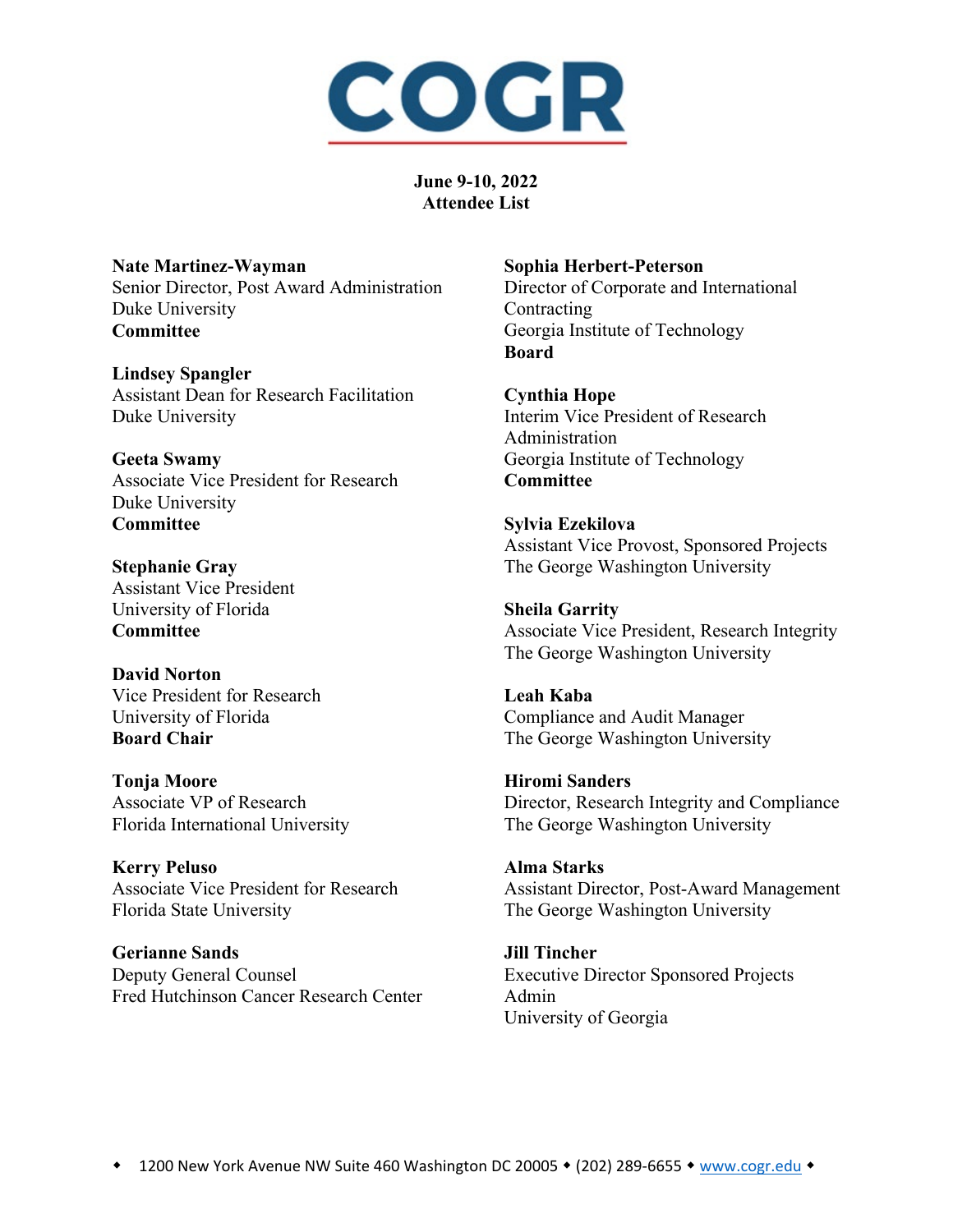

**Melissa Korf** Director, Grants & Contracts Harvard Medical School Harvard University

**Sarah Axelrod** Assistant Vice President, Office of Sponsored Programs Harvard University **Board**

**Keri Godin** Director of Professional Integrity Harvard University **Committee**

**Kara Haas** Federal Relations Harvard University

**Ara Tahmassian** University Chief Compliance Officer Harvard University **Committee**

**Tracey Westervelt** Director, Research Finance Harvard University

**Darcie Yoshinaga** Director, Research Support Center University of Hawaii

**Cristina Milligan** Assistant Vice President for Research Administration University of Houston

**Heather Nelson** Associate Director, OSP University of Idaho

**Richard Gemeinhart** Associate Vice Chancellor for Research University of Illinois Chicago

**Alicia Libla** Director, Research Contracting Indiana University

**Doug Wasitis** Associate Vice President for Federal Relations Indiana University

**Jennifer Lassner** Associate Vice President University of Iowa **Board**

**Becky Musselman** Director Research Administration Iowa State University

**Diego Vazquez** Director, Sponsored Research The Jackson Laboratory

**Michael Amey** Scholar Johns Hopkins Medicine Academy

**Thomas Burns** Assistant Dean for Research Affairs Johns Hopkins University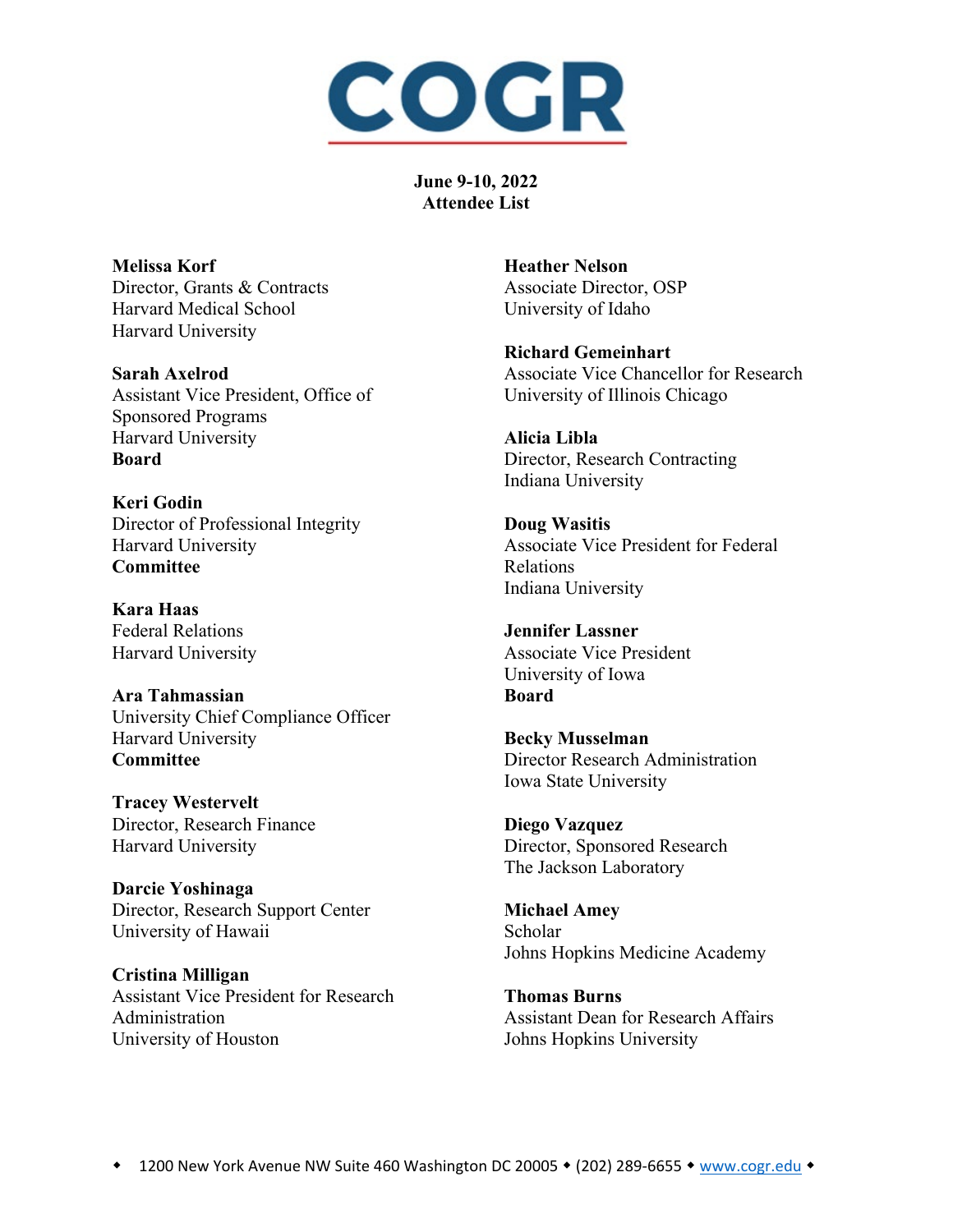

**Theresa Colecchia** Senior Associate Counsel Johns Hopkins University **Board**

**Alexandra Albinak** Associate Vice Provost Johns Hopkins University **Committee**

**Alicia Reed** Assistant Vice Chancellor, Research Administration University of Kansas

**Valerie Bonham** Vice President, General Council Kennedy Krieger Institute

**Emily Bradford** COI/Policy Analyst University of Kentucky

**Cynthia J Kane** Asst. VP, Research and Sponsored Programs Lehigh University

**Aleta Savage** Assistant Vice President, Research **Operations** Loma Linda University Health

**Dave King** Senior Associate University Counsel University of Louisville

**Kevyn Merten** Associate Vice President for Research & Innovation University of Louisville

**Jen Gartner** Associate General Counsel University of Maryland

**Marchon Jackson Director** University of Maryland

**Wendy Montgomery Director** University of Maryland

**Debra Murray** Associate Director University of Maryland

**Ken Porter** Director, UM Ventures College Park University of Maryland **Committee**

**Andrew Chase** Vice President Research Management and Finance Mass General Brigham Incorporated

**Martha Jones** Vice President Human Research Affairs Mass General Brigham Incorporated

**Fred Reinhart** Sr. Advisor for Technology Transfer University of Massachusetts, Amherst **Committee** 

**Karen Hartman** Vice Chair, Research Administration Mayo Clinic **Committee**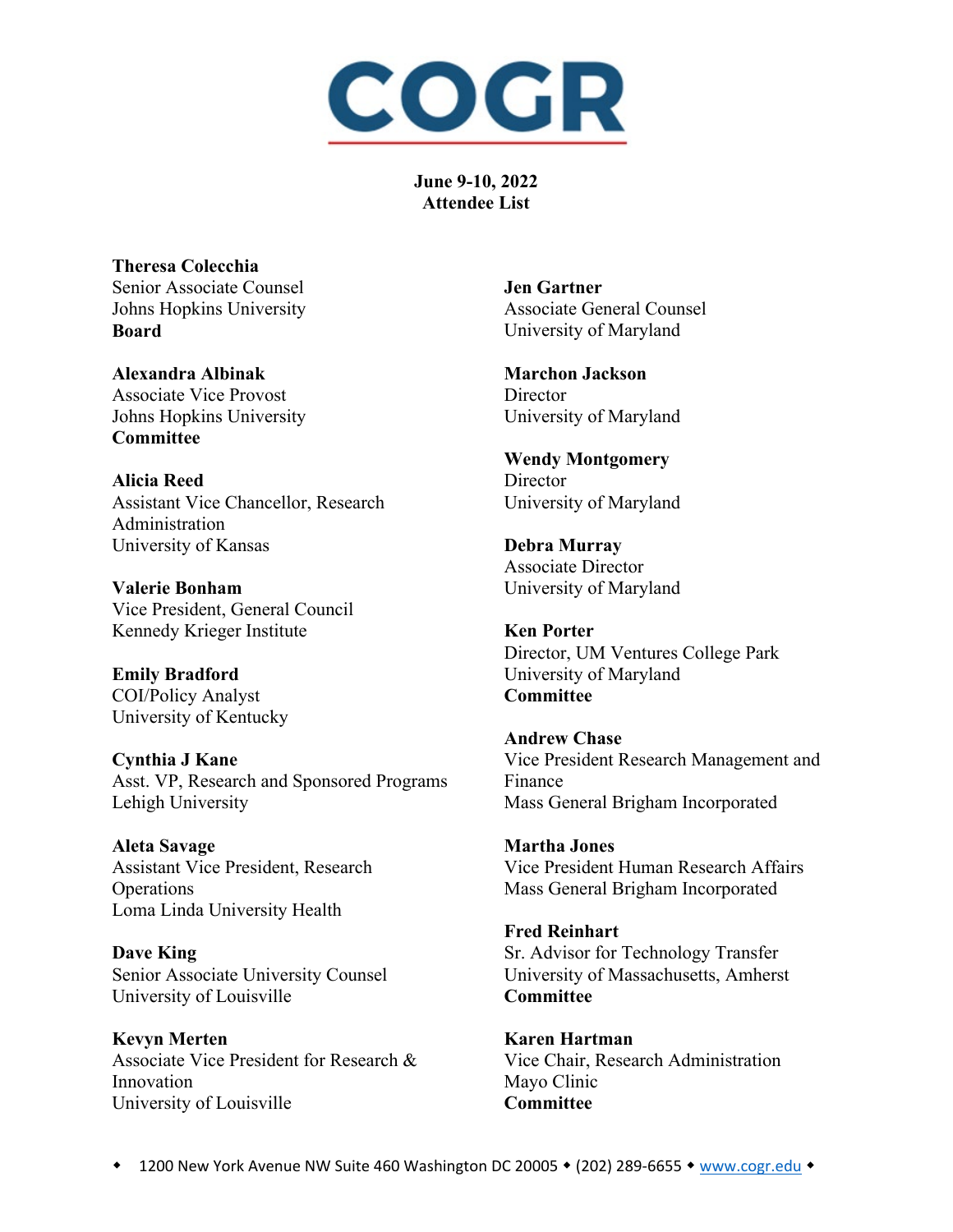

**Laura Kozma** Associate Vice President, Research Administration University of Miami

**Craig Reynolds** Assistant Vice President for Research - Sponsored Projects University of Michigan **Committee**

**Debbie Talley** Sponsored Programs Director University of Michigan

**Tonya Knutson** Finance Manager University of Minnesota

**Pamela Webb** Associate Vice President, Research University of Minnesota **Committee**

**Joseph Haywood** Asst Vice President for Research and Innovation Michigan State University **Committee**

**Laura McCabe** AVP Office of Research Regulatory Support Michigan State University

**Twila Reighley** Associate Vice President for Research and Innovation Michigan State University **Board**

**Dave Reed** Vice President for Research Michigan Technological University

**Kevin Enroth Director** Mississippi State University

**Justin Stidham** Associate Director Mississippi State Univesity

**Vivian Holmes** Director of Research Administration Services Massachusetts Institute of Technology **Committee**

**Colleen Leslie** Assistant Provost for Research Administrations Massachusetts Institute of Technology

**Greg Moffatt** Chief Research Compliance Officer Massachusetts Institute of Technology

**Sandy Sward** Assoc. VP ResAdmin Montana State University

**Madison Gray** Director of Sponsored Programs University of Nebraska Medical Center

**Kris Morrissey** Assistant Director of Sponsored Programs University of Nebraska Medical Center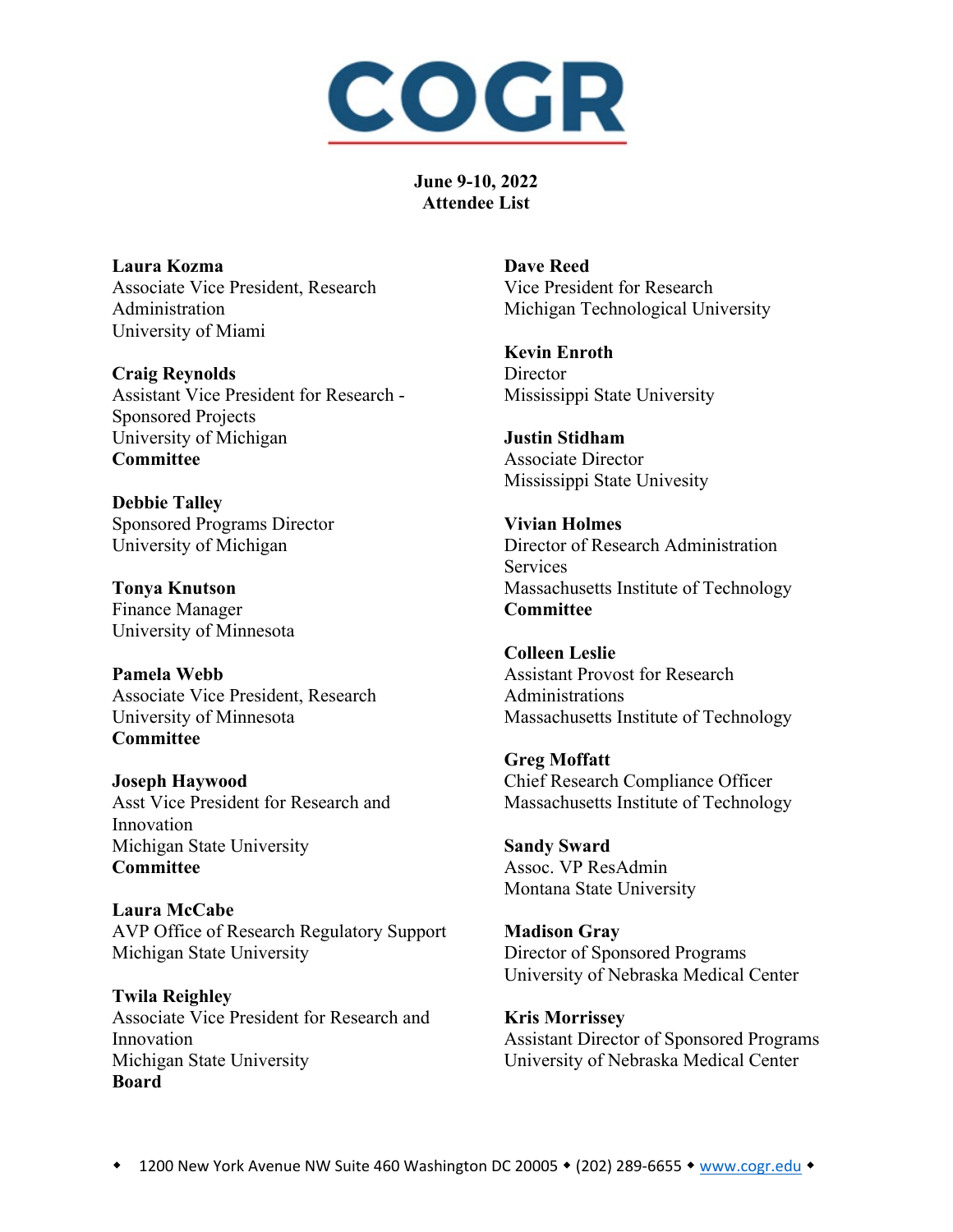

**David Doty** Director, Sponsored Programs University of Nebraska-Lincoln

**Louise Griffin** Senior Director for Research and Sponsored Programs University of New Hampshire

**Phillip DeLeon** Associate Vice President for Research New Mexico State University

**Alisha Giron** Assistant Vice President Research Administration New Mexico State University

**Jeff Cheek** President and CEO The Research Foundation for SUNY

**Michael Nichols** Associate Attorney The Research Foundation for SUNY

**Scott Shurtleff** VP Sponsored Programs & Regulatory Affairs The Research Foundation for SUNY

**Meidy Candia-Leyva** Assistant Controller New York University

**Nancy Daneau** Associate Vice Provost for Research New York University

**Joanne Goldstein** Assistant Controller, Costing & Analysis New York University

**David Ngo** Assistant Vice President, Investments Accounting New York University

**Jason St. Germain** Senior Director, Office of Sponsored Programs New York University

**Josel Stoute** Financial Analyst II New York University

**Mary Millsaps** Director, Research Compliance North Carolina State University

**Joy Bryde** COI Office The University of North Carolina at Chapel Hill

**Lisa Goble** Director, Office of Research Integrity The University of North Carolina at Greensboro

**Kimberly Littlefield** Associate Vice Chancellor for Research and Engage The University of North Carolina at Greensboro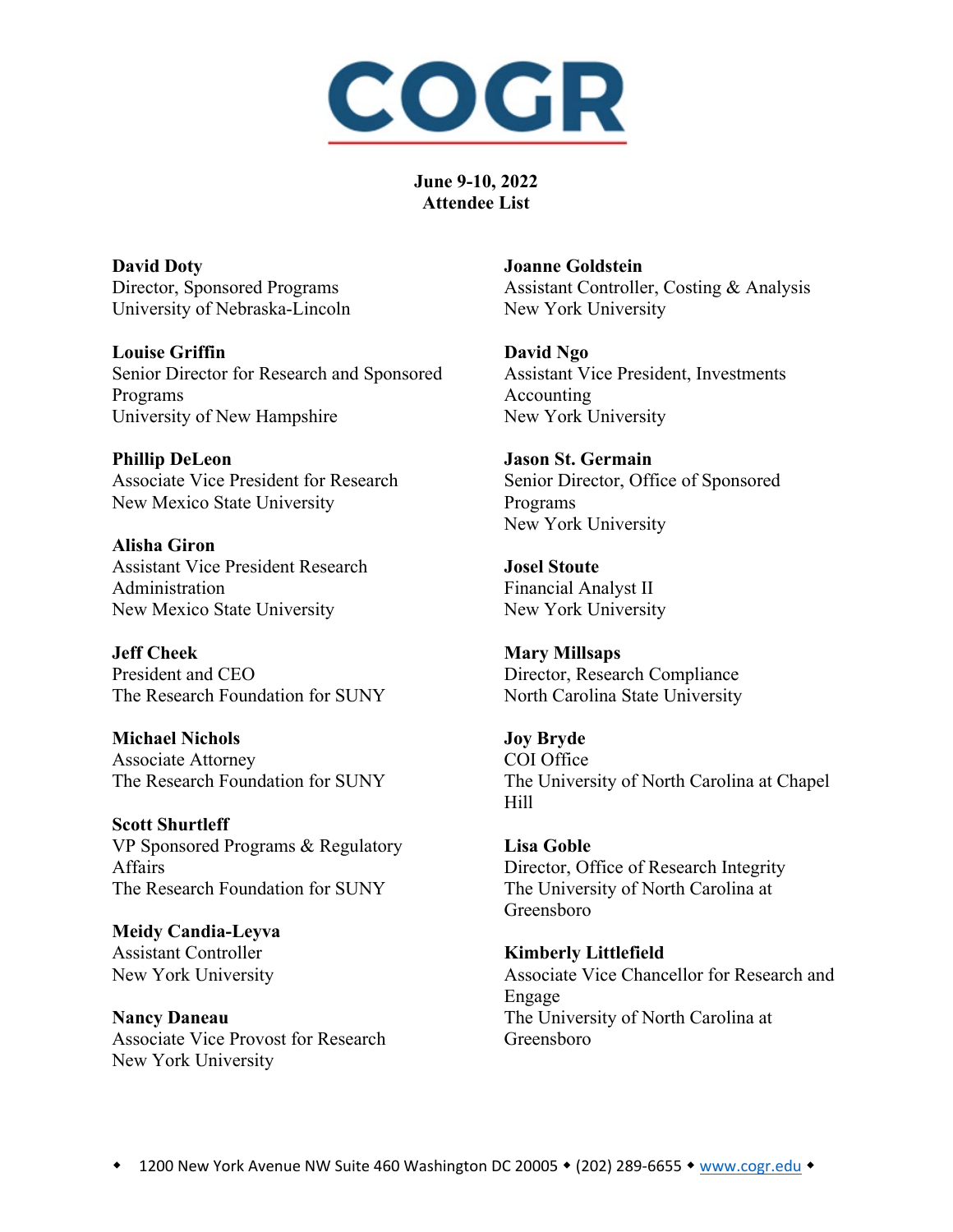

**Terri Shelton** Vice Chancellor for Research and Engagement The University of North Carolina at Greensboro

**Shannon Stoker** Director Research Compliance, Integrity & Safety Northern Illinois University

**LaShawnda Hall** Executive Director Northwestern University

**Jennifer Mitchell** Senior Director Northwestern University **Committee**

**Shandra White** Executive Director of Office Sponsored Research, Northwestern University

**Michael Purcell** Executive Director of Office of Research Services University of Oklahoma

**Ron Van Den Bussuche** Senior Associate Vice President for Research Oklahoma State University

**Jenna Peterson** Audit & Policy Analyst Oregon Health and Science University **Clinton Schmidt** Sr. Director, Research Security & COI The Pennsylvania State University

**Robin Riglin** Senior Associate Director of Sponsored Programs The Pennsylvania State University

**Jessica Buchanan** Director Export Control University of Pennsylvania

**Kim Garrison** Senior Director Post Award University of Pennsylvania

**Lisa Nichols** Senior Director University of Pennsylvania

**Elizabeth Peloso** Assoc. Vice Provost Research Services University of Pennsylvania **Board**

**Allen DiPalma** Director, Trade Compliance University of Pittsburgh **Board**

**Jennifer Woodward** Vice Chancellor for Sponsored Programs University of Pittsburgh

**Dawn Boatman** Asst. Vice President for Research Administration Portland State University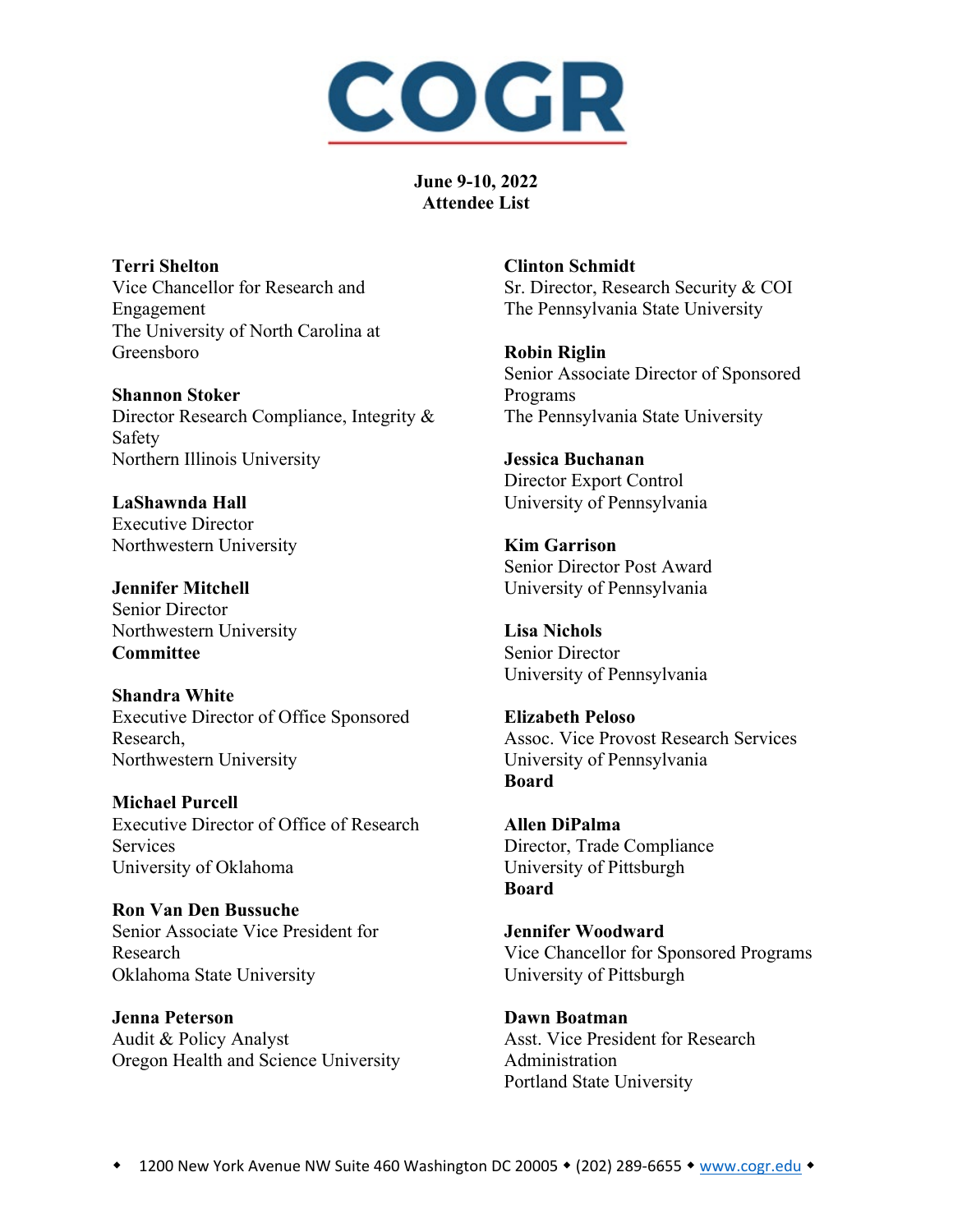

**Steven Gill** AVP for Costing, Analysis, and Policy Princeton University

**Rita Jain** Manager, Sponsored Research Accounting Princeton University

**Liliana Keany** Analyst Princeton University

**John Ritter** Director, OTL Princeton University **Committee**

**Ami Patel** Assistant Director, Cash and Compliance Princeton University

**Ken Sandel** Senior Director, Sponsored Program Services Purdue University

**Tamera Schneider** Associate Vice Chancellor for Research Research Foundation of the City University of New York

**Krystal Toups** Assistant Vice Provost for Sponsored Projects & Research Compliance Rice University

**Collette Ryder** Director, Sponsored Programs Administration The Rockefeller University

**Monique Teixeira** Director of Compliance Scripps Research

**Karen Otiji** Acting Director, Office of Sponsored Projects Smithsonian Institution

**Julie Schwindt** Associate VP Finance University of South Alabama **Committee**

**Thomas Coggins** Director, Sponsored Award Management and Research University of South Carolina

**Keith Anderson** Assistant Vice President for Research & Innovation University of South Florida

**Emily Pender** Manager, Export Controls University of Southern California

**Kristi Billinger** Executive Director TAMU-Sponsored Research Services

**Crissy Stratta** Associate Executive Director TAMU-Sponsored Research Services

**Verna Howard** Associate Controller The University of Tennessee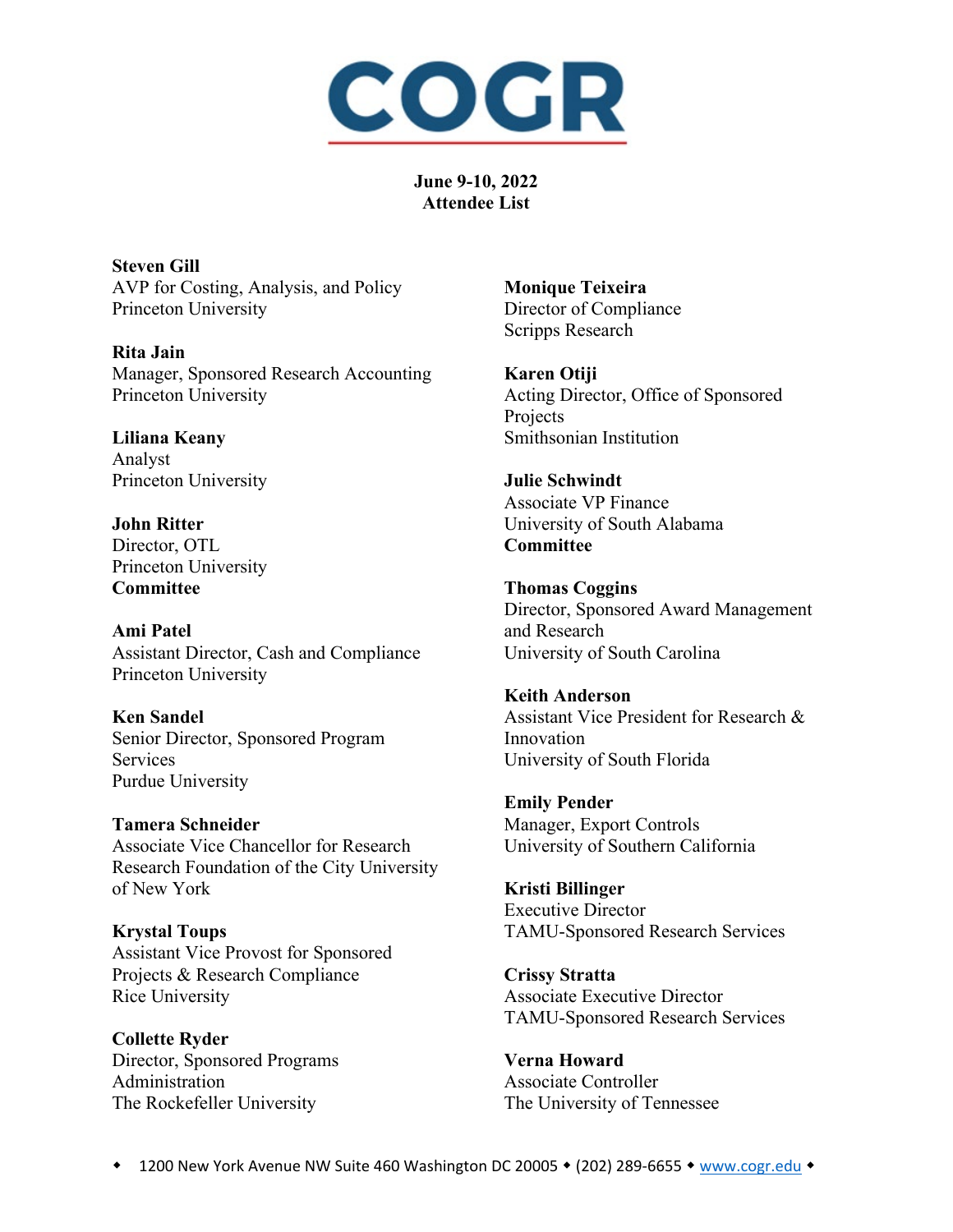

**Jean Mercer** Assoc Vice Chancellor for Research Administration The University of Tennessee, Knoxville

**Sarah Pruett** Asst VC for the Responsible Conduct of Research The University of Tennessee, Knoxville

**Jeremy Forsberg** Asst. Vice President for Research The University of Texas at Arlington **Board**

**Michael Blanda** Assistant Vice President for Research Texas State University

**Aimee Roundtree** Professor Texas State University

**Amy Cook** Assistant Vice President for Research Texas Tech University

**Brandon Norwat** Associate Director for Science & Security University of Texas at Austin

**Lynette Arias** Assistant Vice Provost for Research University of Washington **Board**

**Kim Moreland Director** University of Wisconsin-Madison

**Jennifer Rodis** Compliance Manager University of Wisconsin-Madison **Committee**

**Mark Sweet** Director Grants & Contracts University of Wisconsin-Madison

**Elizabeth Trumpower** COI Manager University of Texas, Southwestern Medical **Center** 

**Jeff Richardson** Director of Sponsored Research Van Andel Research Institute

**Amy Lutero** Assistant Director/Sponsored Programs Post Award Virginia Commonwealth University

**Trudy Riley** AVP for Research and Innovation, Sponsored Programs Virginia Tech